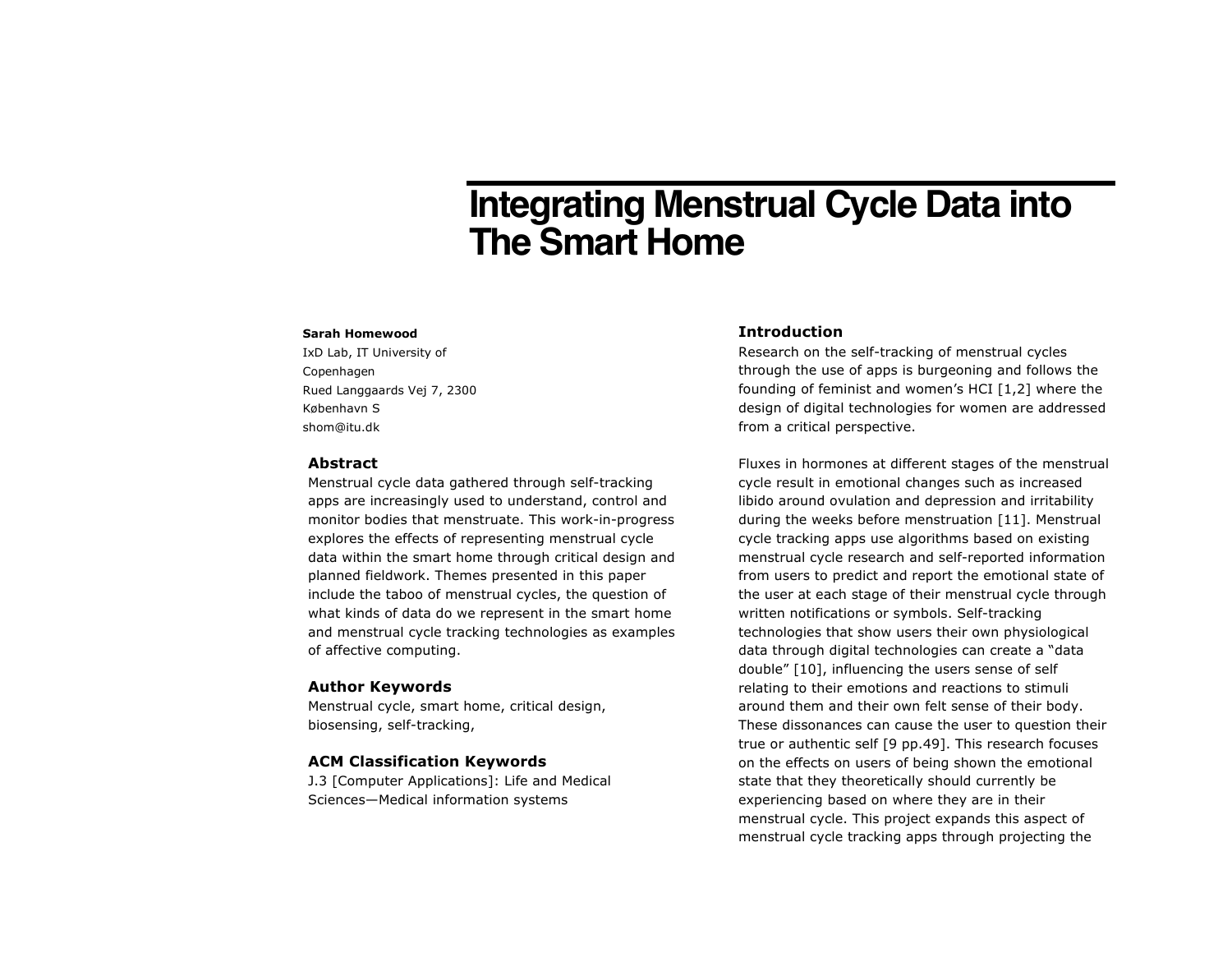

Figure 1: The Hue installed in its harness the home.

emotional information dictated by the phase of the menstrual cycle publicly into the smart home.

The term "smart home" currently refers to a home fitted with a range of internet enabled and connected appliances that autonomously fit around the needs and desires of their inhabitants [7]. This project imagines a not-too-distant future where the smart homes use biosensing to acknowledge emotional changes relating to our bodily transitions, and adapts our environments to them. Related products with this aim in mind are currently being developed. The EQ-Radio developed at MIT uses the data generated by the reflection of RF signals on a user's body to read heartrate and therefore translate this data into a reading of the user's emotional state [9]. Solo, the "emotional radio" reads user's facial expressions to adapt the music played to the user's mood [13].

#### **Related Work**

Related research discusses the reasons why people adopt menstrual cycle tracking technologies, which technologies they use and how the form and function of these technologies influence users' experience of their bodies as well as the wider socio-political implications [5,8]. This project builds upon findings from this research and explores the implications of taking menstrual cycle tracking technologies out of the personal device and into the public realm.

The subject of menstrual cycles and menstruation is still a taboo in most cultures [6]. PeriodShare [12] addressed these taboos directly through design fiction. The artifact is in the form of a wireless silicon menstrual cup that tracks when and how much the user is menstruating, automatically reporting this data to

the user's social media pages. Periodshare uses the taboo around menstruation to address the conventions of privacy around bio-data such as menstrual cycle data. Similarly, within the critical design presented in this paper menstrual cycle data have lost all connotations of taboo and are just one of many types of data used in the smart home.

# **Methodology**

The vast majority of homes currently could not yet be called smart and do not yet have the faculties to adapt to user's moods based on physiological data. Therefore, the effects of the implementation of technologies that use biosensing to adapt our home environments to our moods are still unknown. This project therefore plans to use critical design to explore the end result of the effect on the user of digital technologies that represent menstrual cycle data within the smart home. The definition of critical design followed is Dunne and Raby's; "critical design uses speculative design proposals to challenge narrow assumptions" [4 pp.34]. The "critique" [4 pp.33] behind this critical design is the question of what types of data we choose to gather and represent within the smart home. When Apple launched their Apple Health app, they tellingly omitted menstrual cycle tracking from the range of tracking tools available [3]. If the taboo of menstrual cycles continues to exist, then it could be predicted that menstrual cycle data would not be integrated into the smart home.

## **Hacking the Hue**

The artifact carrying this research is a Philips Hue LED light strip paired with a designed app. The Philips Hue is a colour-changing, internet-enabled light. Philips encourage users to design their own apps to control the Hue and provide a free SDK for development purposes.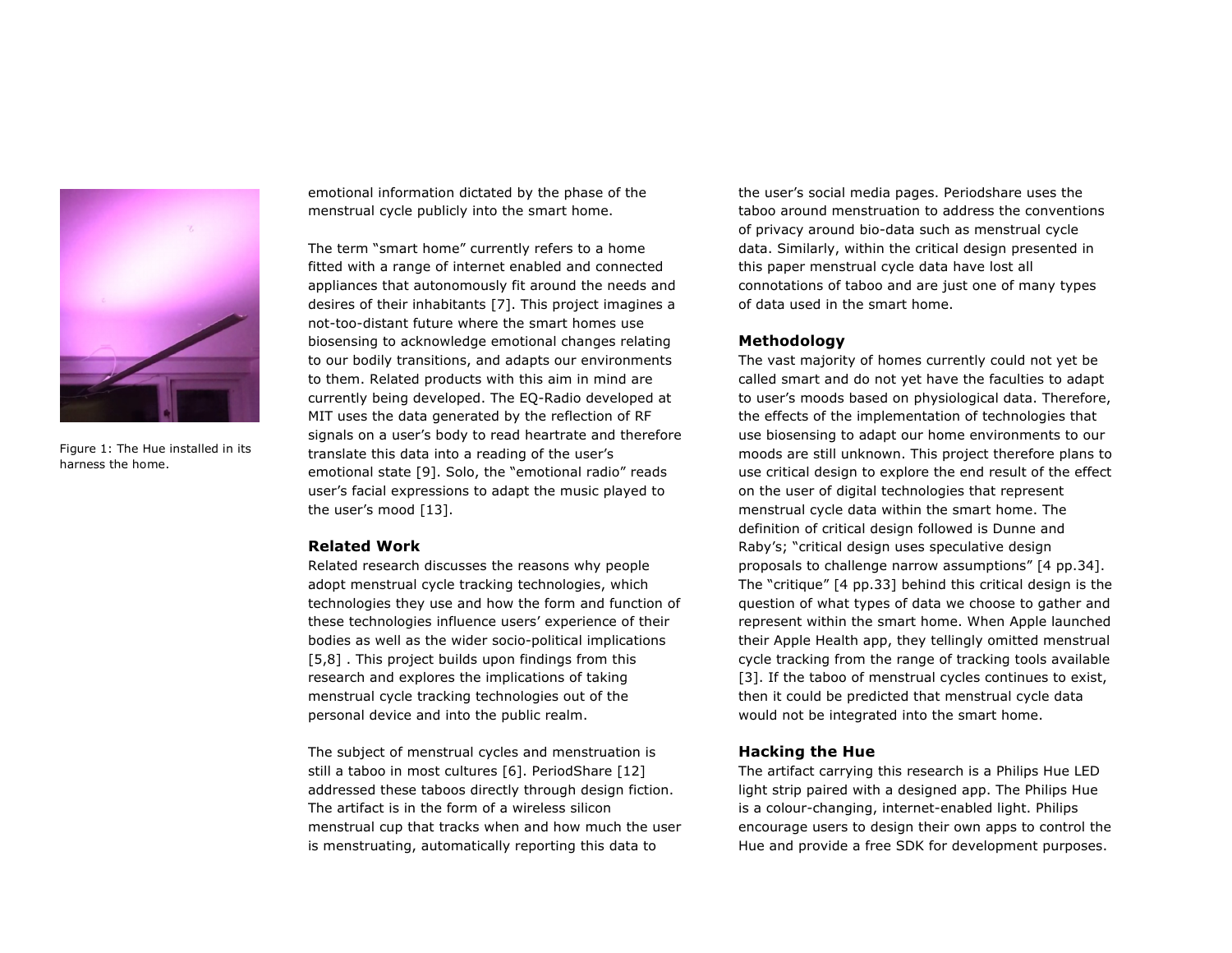Using the SDK provided by Philips, an app was developed that changes colour relating to where the user is in their menstrual cycle. These colours reflect the moods that the user will experience at each phase of the menstrual cycle. Colours were chosen based on their accepted emotional connotations within the field of colour psychology. Yellow reflects the increase in testosterone allowing improved concentration in the first phase, red represents the increased libido around ovulation during the second phase and blue reflects pre-menstrual syndrome with low moods and tiredness in the last phase. The Hue cycles through the spectrum of colours, changing colour gradually each day. In order to fit the menstrual cycle of the user, the app asks the user to input the length of their menstrual cycle and the number of days since the user's period.

The Philips Hue light strip is to be installed in the home (figure 1.) in a designed harness hanging on fishing wire from the ceiling which hides the LED bulbs but allows the colour to be projected onto the room. This was to avoid the light strip becoming a signifying object and instead create an ambient awareness of the menstrual cycle data within the home, affecting the atmosphere of the room and those in it through colour. There is an awareness within this design that most people co-habit; just as our moods effect those that we live and communicate with, so will the atmosphere created by the colour shown by the light strip affect them too.

# **Further Work**

This project is a work-in-progress and the next stage of research is fieldwork to record the effects of this designed artifact on a research participant's life. The Hue light strip will be installed in a research

participant's home for the duration of two menstrual cycles. This participant will have been using a menstrual cycle tracking app until this point but will be asked to stop for the duration of the experiment. The participant will be asked to keep a daily report of the effects of living with the Hue, both from their own experience and the reactions of others inside the home. Themes that are expected to arise from the findings are the possibility of dissonance between the user's felt experience of their body and emotions and the colour displayed by the Hue. The app designed within this project is based upon a pre-existing notion of a menstrual cycle having three phases of equal length. This is, on average, an accurate representation of a menstrual cycle, though many women have menstrual cycles that do not fit this pattern and it is common that the length of menstrual cycles fluctuate each month. The fact that the colour shown by the hue may be inaccurate is also of interest in this research as this may reveal a placebo effect or a heightened awareness of the felt body generated by the menstrual cycle data being projected into the home. These findings may help to reveal the presence of the "data double" [10] that self-tracking technologies create in the case of menstrual cycle tracking that highlight how biosensing and self-tracking technologies influence our sense of self and how we perceive our own emotions.

## **Conclusions**

This paper presents a work-in-progress that plans to explore the implications of the integration of menstrual cycle data into the smart home. A Philips Hue light strip and a designed app represent an example of a smart home appliance that adapts to a user's menstrual cycle through displaying colours matching the user's predicted moods at each stage of the cycle. This artifact